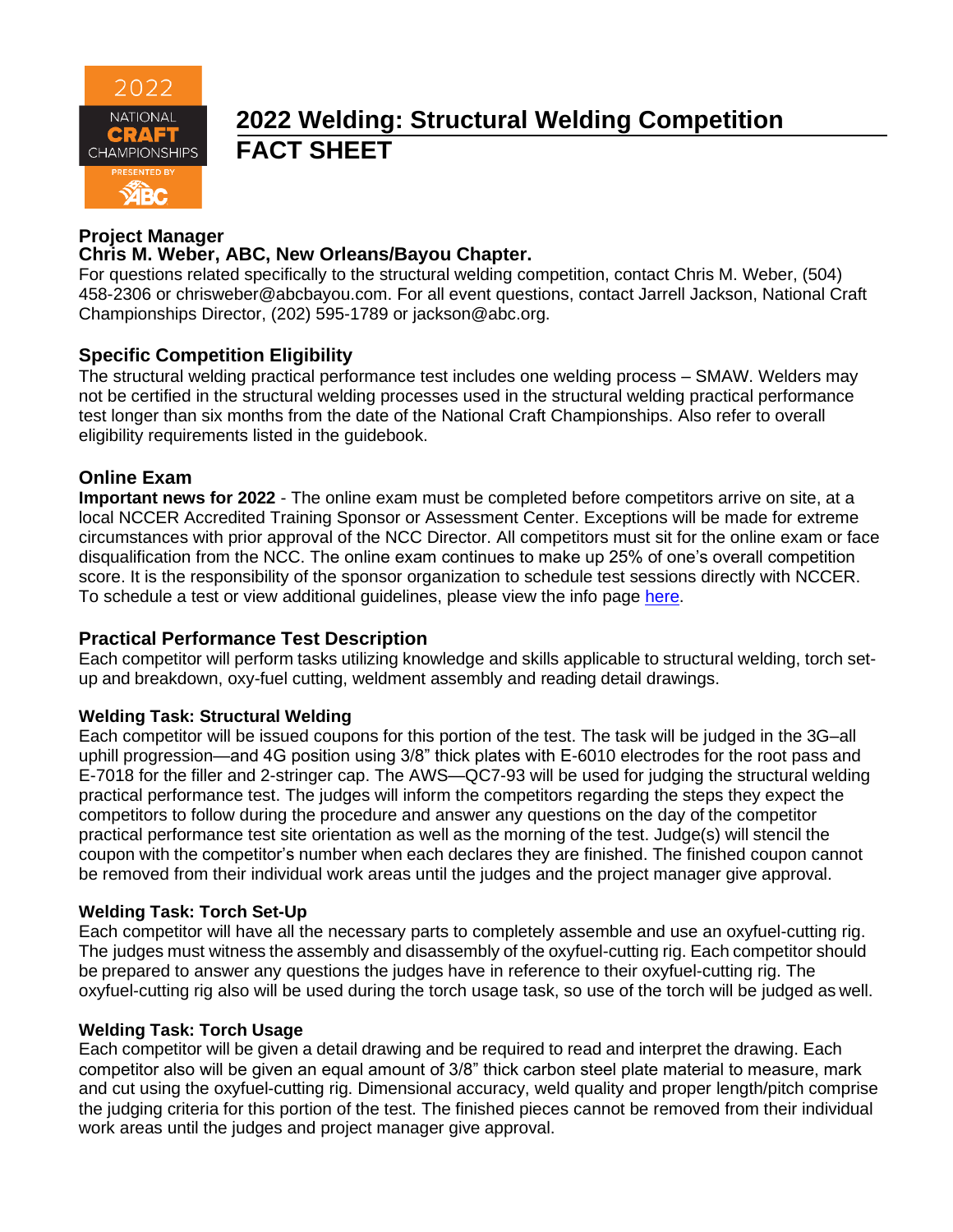Lastly, safety, work planning and housekeeping will be judged as a high priority during the test as well as disassembly/clean-up. These also are identified on the following structural welding sample score sheet.

#### **Knowledge and Skills Required**

The knowledge and skills for this competition are based on the following levels of the NCCER Welding curriculum:

- 29106-15 Weld Quality
- 29110-15 Joint Fit-Up and Alignment
- 29201-09 Welding Symbols
- 29107-15 SMAW Equipment and Set-up
- 29112-15 SMAW Open V Groove Welds
- 29105-15 Base Metal Preparation
- 29102-15 Oxyfuel Cutting
- 29202-09 Reading Detail Drawings
- 29108-15 Shielded Metal Arc Electrodes
- 29109-15 SMAW Beads and fillet welds
- 29101-15 Welding Safety
- Application of OSHA Safety Standards
	- 29111-15 SMAW groove welds with backing
	- Core Curriculum

Competitors will be required to perform the following 3G (uphill progression) and 4G welding positions during the test: 3/8" plate carbon steel using E6010 electrodes for the root and E7018 electrodes for filler and 2-stringer cap.

#### **Tools Required**

**Each competitor should bring only the tools listed below to the competition.** Tools may be examined prior to the practical performance test and additional tools **not on this list** will be stored until the competition has concluded. If a tool, necessary to complete the practical performance test, is not listed, the National Craft Championships Committee will provide it. If you use or prefer to use a selfdarkening lens in your welding hood, be sure to bring either replacement batteries and/or lenses as these are not available.

- Appropriate 100% cotton, long-sleeved shirt
- Welding helmet with a minimum #10 filter lenses (Hard hat attachment hoods or head-mounted, ratchet-type welding hoods are acceptable.)
- Leather gauntlet-type welding gloves (SMAW)
- Ear protection (earplugs)
- Cutting goggles with a minimum #5 filter lens
- Friction lighter (striker)
- Chipping hammer
- Combination or tri-square
- Hand brush C/S
- 6" or 9" channel-lock pliers
- 10-inch or 12-inch adjustable wrench
- 12-inch half-round file with handle
- Soapstone (flat or round)
- 2 to 3 lb. hammer
- 6' tape measure
- Leather work shoes or boots.
- *Optional items that are allowed but not required*
- Leather sleeves
- Leather rod pouch.
- Knee pads

#### **NCC-furnished tools/equipment**

- 4  $\frac{1}{2}$ " angle grinder safe use and inspection requirements. Guard must be in place and secured.
- Handle must be in place.
- Cord must be inspected prior to use and can't be frayed or have exposed wires.
- Grinder must be unplugged prior to removing and/or installing grinding discs or wire wheels.
- Fume extraction unit must be used while welding but can be turned off when no welding is taking place.
- Face shield for grinding and buffing, approved hard hat and ear plugs.

### **Sample Score Sheet**

The following sample score sheet is provided to give competitors an example of the criteria that may be included in the practical performance test. However, this score sheet is only a sample and not intended to act as a study guide in preparation or to imply specific criteria that will be judged during the actual practical performance test.